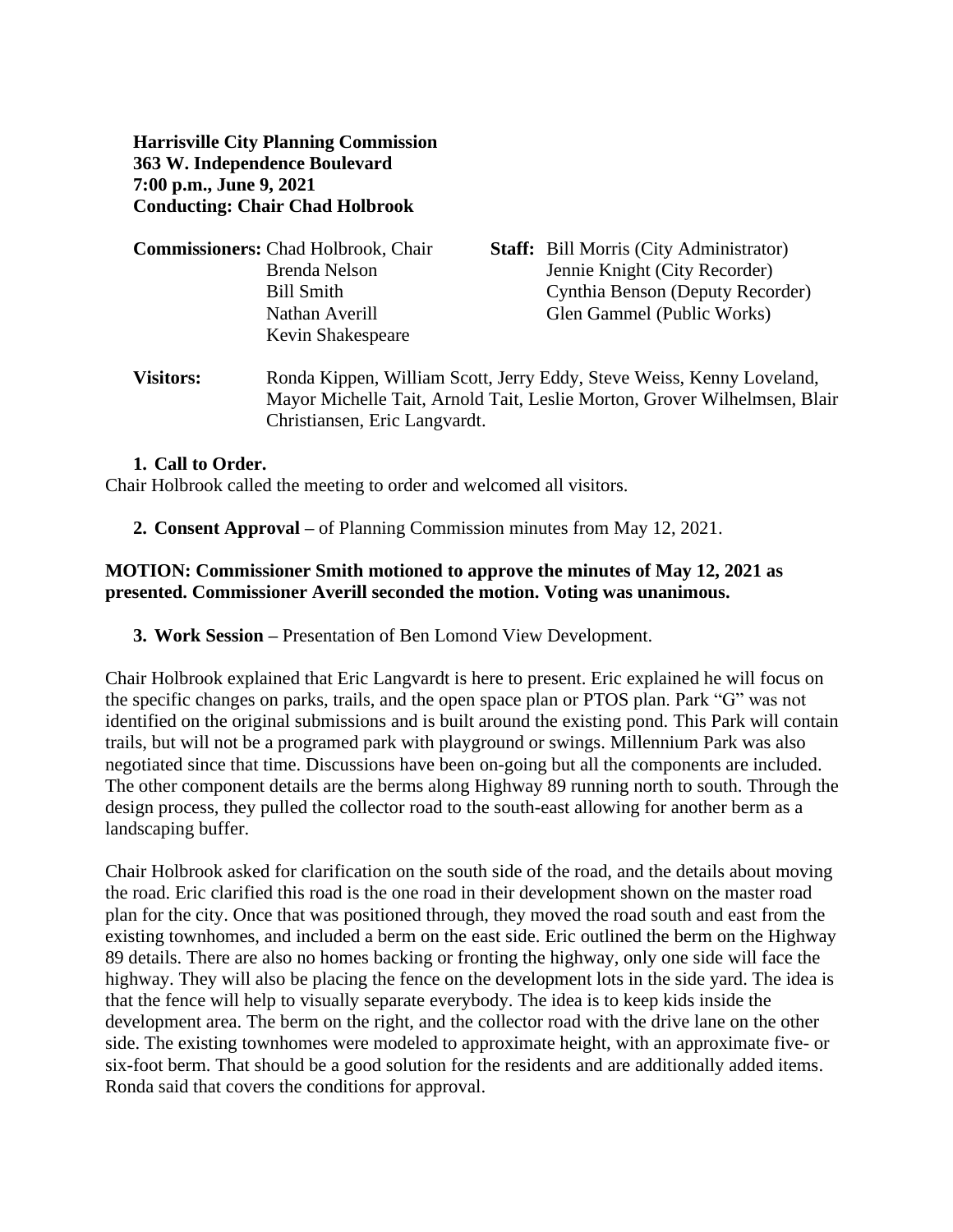Eric explained the formalized park details. Chair Holbrook asked if they have decided on the fence design. Eric said they will work with the builder to match the architecture. They are also dealing with supply issues. But something that will be less of a visual impact to the citizens on the highway. More of an impact to the residents, not the public outside. The parks are all individualized. Those will be a big contributor to the city's current open space.

Chair Holbrook asked about the park on the farthest east, Park "F". Eric said this will be a simple shade pavilion, utilized by dogs or grandkids as a pass of lawn with a shade pavilion. Commissioner Averill asked for the previous motion to be referenced. Chair Holbrook asked for Commissioners Nelson and Shakespeare's' input. Ronda said there was language in the MDA that the committee would continue to work with the developer to address the commercial elements.

Chair Holbrook thanked the developer for their consideration with the feedback from the community. Chair Holbrook recognized Ronda.

Ronda said she condensed the 553-page MDA into six key components and they were meeting the conditions of approval from the last meeting. The one that was not addressed was the commercial component on Exhibit "F" – Phasing Plan Phase 3. "The design process will be linked to the design of the Town Center commercial areas including discussions with the Planning Commission and City work groups beginning in late summer or early fall depending upon the timing of the MDA approval and City scheduling of planning discussions. This section is how the developer is proposing to address that condition of approval tonight."

Rhonda continued with her summarization of the MDA by pointing out 3 of the 6 outlined in her staff report. The first was the density remains at 664 units which includes: 425 single family lots, 144 townhouses, 80 multi-family condo units and two 2-story commercial pads with an overall footprint of 40,836 sq ft. There are an additional 15 single family homes, provisionally planned for the flood plain. Page 3 of the staff report, item #5, Sensitive Lands Map, the current code does not allow the city to develop in the flood plain. The developers acknowledge this and originally the plan did not include these units. The developer added this area to their master plan as their intent to include in the development. If the applicant cannot successfully negotiate with FEMA this area would remain in the flood plain. If the Planning Commission grants the total 664 units, under the current MDA, they would be able to transfer those units to other density areas in the development with your approval of modified master plan areas. That is how this is currently drawn up. The Planning Commission has the right to not grant the 15 units, and require the developer to come back and amend the MDA to allow those units in the future. The flood plain clean up would be beneficial to the community. The recommendation to the City Council, on whether to include the total 664 units or whether you are reducing it by the sensitive land area. The PTOS plan has been covered by Eric. The Four-Mile Special Service District is across the board in the entire development. No questions were asked about this point.

The only thing that will be different outside of the regular building and land use permitting, are issues with the MDA to ensure the landscaping, architecture and HOA design standards are met. The developer is implementing a stamp on the building permit by the architectural design group, showing the plans are approved and show they do meet all requirements set forth in the MDA. She does not recommend a paper stamp that they have been approved, but an actual electronic stamp. Commissioner Averill clarified she was recommending the HOA has an actual stamp of approval with a possible representative from the HOA included in the approval process. This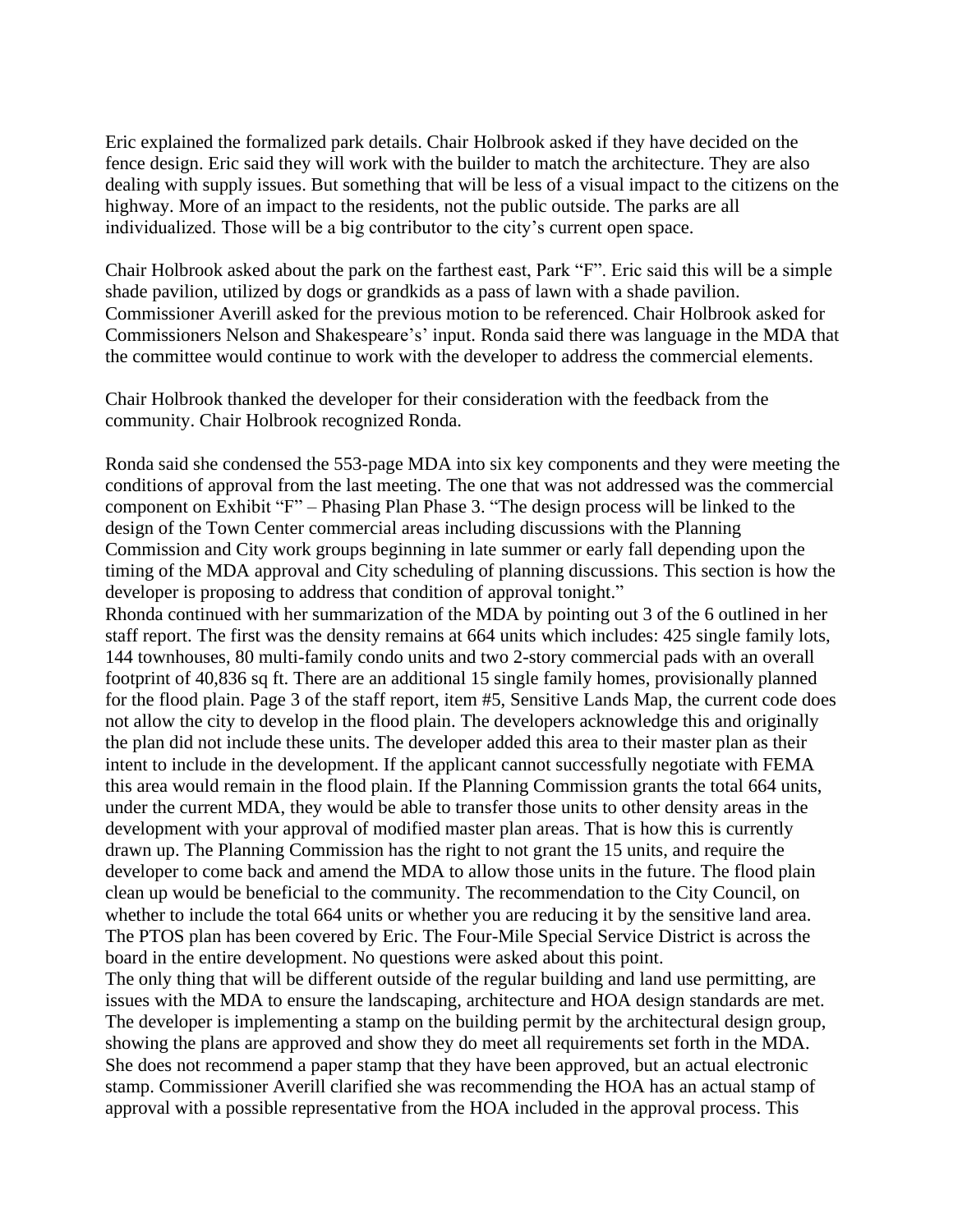section is actually highlighted in the HOA documents on page 21 of the CCR's, 8.2 Architectural Control, plan and design approval from Design Review Committee, as written in Exhibit J. "No Lot Owner or Builder shall submit to the City of Harrisville an application for a building permit without first having received plan and design approval from the Design Review Committee, proof of which approval shall be submitted to the City with the relevant permit application. The Design Committee shall use its best and reasonable efforts to review and either approve or reject all requests for plan and design approval within fifteen (15) business days after submission for such review. Any rejections shall be accompanied by notes or comments from the Design Committee explaining in reasonable detail the reasons for the rejection and an invitation for resubmission." That will ensure they are meeting our design standards, down to the landscaping plans, and simplify the building permit review process by having those site plans reviewed prior. Summarizing the consideration for application; last time there were some conditions. Ronda reviewed this section as written in her Staff Report. Does this proposal comply with the 2019 Harrisville General Plan? Does this proposal comply with the applicable MU-LP ordinance? In considering the proposed rezone, the planning commission shall review and consider the following, as applicable: The architectural design of buildings and their relationship on the site and development beyond the boundaries of the proposal. Proposed development standards for the various types of residential, commercial, retail office, or other uses proposed, including parking areas, dimensions, and setbacks. Proposed design standards addressing building height, massing and orientation, open space, natural resource protection, architectural design and materials, landscaping and buffering standards, parking, and signage. The landscaping and screening as related to the several uses within the development and as a means of its integration into its surroundings. The residential density of the proposed development and its distribution as compared with the residential density of the surrounding lands, either existing or as indicated on the zoning map or general plan proposals of the city as being a desirable future residential density. She gave a unanimous recommendation for approval "to the City Council for the request for approval of Harrisville Ordinance 515 and the final Master Development Agreement (MDA); Ben Lomond Views Zoning Map Amendment for approximately 130.80 acres being rezoned by an MDA from O-1 Zone and A-1 Zone to "MU-LP-Ben Lomond Zone." This recommendation is based on the following findings: The proposed rezone conforms to the 2019 Harrisville General Plan. The proposed MDA complies with the applicable City ordinances. The building uses, roads, street widths, locations, lot area, width, yard, height, and coverage regulations proposed are acceptable as shown on the attached MDA Exhibits showing the conceptual site plans, maps, and standards. The proposed master-planned development is in conformance and meets the MU-LP ordinance's purpose and intent. The proposed rezone will not be detrimental to public health, safety, or welfare. The proposed rezone will not deteriorate the environment of the general area so as to negatively impact surrounding properties and uses."

Chair Holbrook asked as part of the motion the number of houses included at 664 with the possibility of 15 more if flood plain is mitigated. Ronda said the 664 units include the 15 units in the flood plain. All of the reports and studies included the 664 units and up clarifying the commissioners can reduce the overall density if the flood plain cannot be mitigated. Chair Holbrook asked what the design of that area would be. Developer said the area would remain open as a natural space.